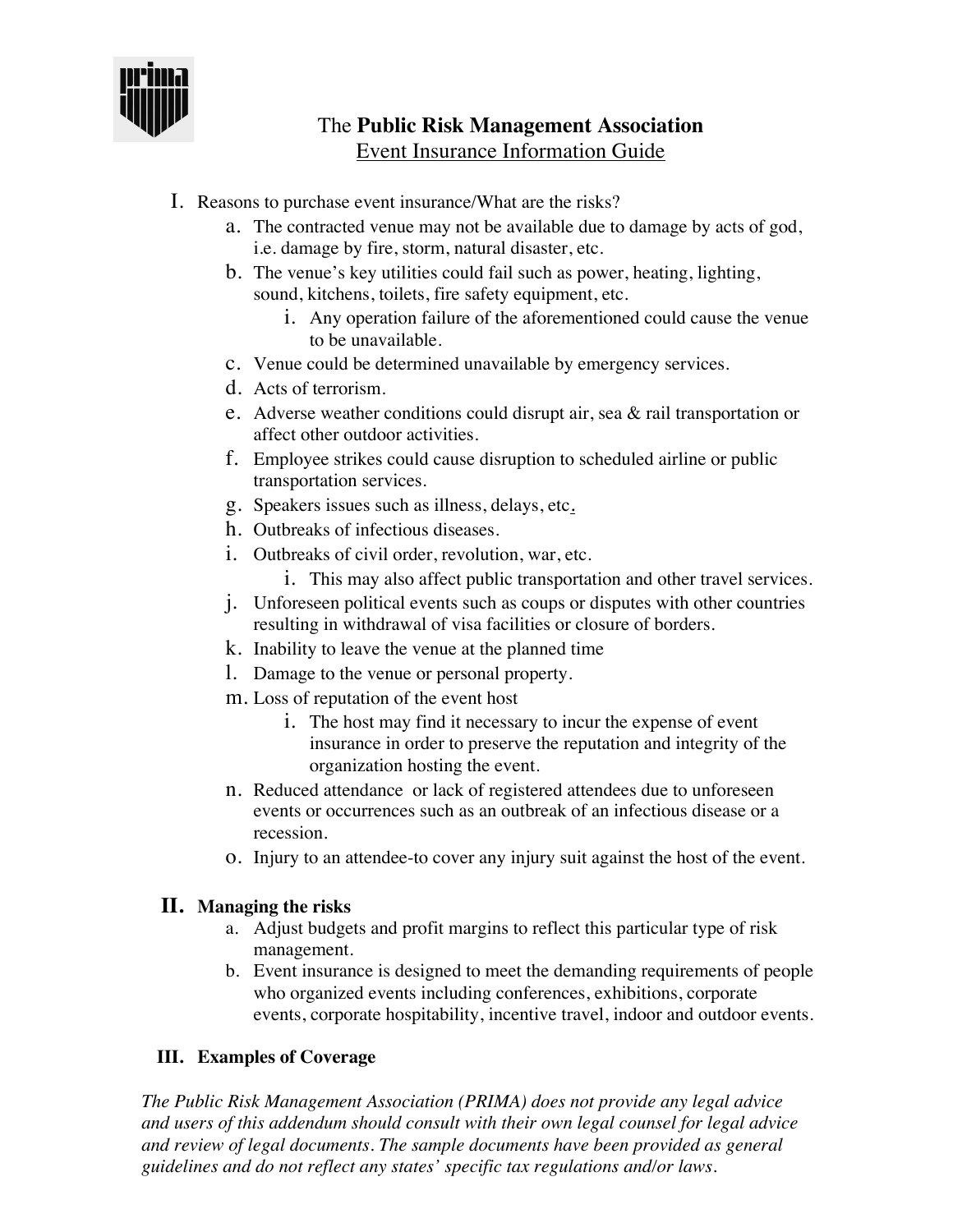- a. Cover for the **loss of revenue** or expenses due to cancellation, abandonment, curtailment or rescheduling of an event.
- b. Coverage for **reduced attendance** to a continued event even if the event is not cancelled.
- c. Additional coverage can be purchased for above the limit of indemnity for commitments under **vendor contracts** such as hotel room blocks or food and beverage commitments.
- **d. Coverage for Terrorism with Threat.**
- **e. Venue Damage.**
- **f. Requisition or Confiscation of the Venue Coverage**
	- i. Following the cancellation, abandonment, curtailment or rescheduling of an event due to requisition or confiscation of the venue by local, national or federal government authorities.
- **g. Adverse Weather**
	- i. Coverage of severe weather conditions such as but not limited to snowstorms/ice storms, hurricanes, tornadoes and flooding. Adverse weather coverage for outdoor events can be included upon review and acceptance by underwriters.
- **h. Labor Disputes**
	- i. Cover for strikes by airline, hotel or transit workers.
- **i. Earthquake Coverage**
	- i. Coverage for hazards of earthquakes.
- **j. Physical Loss of Personal Property and Door Registration Receipts**
	- i. Coverage for business personal property while in transit to or form an event and at the venue; door receipts at the event or while in route to the bank.
- **k. Automatic Coverage for Adverse Weather for Golf Outing & Hole-In-One Coverage**
	- i. Coverage for losses due to adverse weather conditions for golf tournaments and hole-in-one prize indemnity.
- **l. Remedial Action & Extra Expenses**

i. Reasonable and necessary extra costs to avoid or diminish a loss.

- **m. Non-Appearance of a Principal Speakers**
	- i. Coverage for non-appearance of any principal speakers provided speakers are scheduled on policy.
- **n. Penalties for Failure to Vacate**
	- i. Direct and necessary additional expenses incurred for failure to vacate venue facility on time.
- **o. National Mourning**
	- i. Coverage for national mourning for the President of the United States.

## **p. Future Marketing Expenses**

i. Coverage for your future marketing expense following cancellation, abandonment, curtailment or rescheduling of an event.

*The Public Risk Management Association (PRIMA) does not provide any legal advice and users of this addendum should consult with their own legal counsel for legal advice and review of legal documents. The sample documents have been provided as general guidelines and do not reflect any states' specific tax regulations and/or laws.*